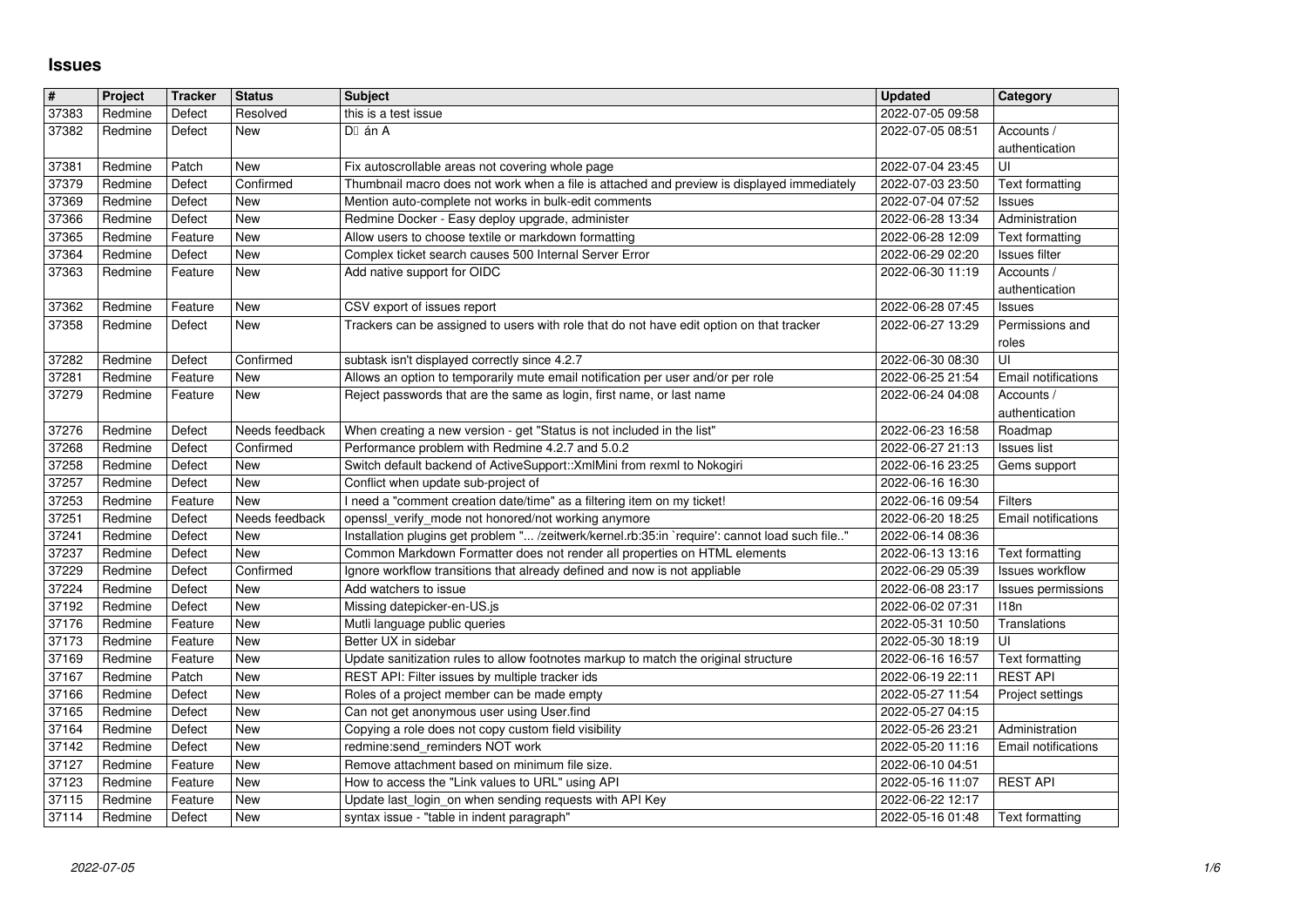| $\overline{\mathbf{H}}$ | Project            | Tracker           | <b>Status</b>         | <b>Subject</b>                                                                                                           | <b>Updated</b>                       | Category                                    |
|-------------------------|--------------------|-------------------|-----------------------|--------------------------------------------------------------------------------------------------------------------------|--------------------------------------|---------------------------------------------|
| 37109                   | Redmine            | Defect            | Needs feedback        | Email fields visibility from journal                                                                                     | 2022-05-30 19:13                     |                                             |
| 37108<br>37104          | Redmine<br>Redmine | Feature<br>Defect | New<br>New            | Support all variation of same character in persian/arabic scripts<br>convert emails into tickets with different projects | 2022-05-11 14:44<br>2022-05-11 14:05 | Email receiving                             |
| 37102                   | Redmine            | Defect            | Confirmed             | Cannot 'move' ticket from one parent to another when the Parent tickets are related as Follows                           | 2022-05-12 14:32                     | Issues planning                             |
|                         |                    |                   |                       | and Precedes                                                                                                             |                                      |                                             |
| 37099                   | Redmine            | Feature           | <b>New</b>            | Add regexps to parse more SCM messages                                                                                   | 2022-07-04 16:46                     | <b>SCM</b>                                  |
| 37077<br>37072          | Redmine<br>Redmine | Feature<br>Defect | New<br>New            | "Unifying" core/custom field logic<br>button_save_object should not downcase label_query                                 | 2022-05-06 00:14<br>2022-05-05 05:22 | Custom fields<br>118n                       |
| 37063                   | Redmine            | Defect            | Confirmed             | Code highlight adds trailing space after quotes                                                                          | 2022-05-12 07:46                     | Text formatting                             |
| 37062                   | Redmine            | Feature           | New                   | Possibility to move custom fields before the built-in fields                                                             | 2022-04-30 10:33                     | UI                                          |
| 37048                   | Redmine            | Defect            | New                   | generate redmine_plugin is broken for Redmine 5                                                                          | 2022-05-24 10:41                     |                                             |
| 37038<br>37008          | Redmine<br>Redmine | Defect<br>Defect  | New<br>New            | Email notifications error<br>Custom query                                                                                | 2022-04-26 22:33<br>2022-04-22 14:49 | <b>Email notifications</b><br>Search engine |
| 37007                   | Redmine            | Defect            | <b>New</b>            | Switching project in "New Issue" shows wrong fields and uses disallowed default tracker                                  | 2022-04-22 14:39                     | Issues permissions                          |
| 37005                   | Redmine            | Feature           | New                   | Filter the issue whose status changed to open last week                                                                  | 2022-04-22 12:07                     | <b>Filters</b>                              |
| 37000                   | Redmine            | Defect            | New                   | Repositories are not displaying properly at 125% in Safari 15.4                                                          | 2022-07-04 23:45                     | UI                                          |
| 36996<br>36969          | Redmine<br>Redmine | Defect<br>Defect  | Needs feedback<br>New | a choice is missing from the list for "notification by email"<br>EmailAddress regex matches invalid email addresses      | 2022-04-25 11:28<br>2022-05-05 09:08 | Administration<br>Accounts /                |
|                         |                    |                   |                       |                                                                                                                          |                                      | authentication                              |
| 36967                   | Redmine            | Defect            | <b>New</b>            | issue#create difference error patterns between project id inside and outside with none member                            | 2022-04-18 09:56                     | <b>Issues</b>                               |
|                         |                    |                   |                       | condition                                                                                                                | 2022-04-11 09:11                     |                                             |
| 36933                   | Redmine            | Feature           | <b>New</b>            | Halt Redmine boot entirely instead of showing a warning in admin/info when there are pending<br>migrations               |                                      | Administration                              |
| 36931                   | Redmine            | Feature           | <b>New</b>            | Option to search active projects only                                                                                    | 2022-04-11 04:05                     | Search engine                               |
| 36901                   | Redmine            | Defect            | Confirmed             | Jump to project is misaligned in Safari 15.4                                                                             | 2022-07-04 23:45                     | UI                                          |
| 36897<br>36875          | Redmine<br>Redmine | Patch<br>Feature  | <b>New</b><br>New     | Wrong formatting of date in Time Entries<br>Run garbage collection by clicking on the admin site                         | 2022-06-14 11:33<br>2022-04-03 07:44 | Time tracking<br>Administration             |
| 36864                   | Redmine            | Defect            | New                   | Email can't be dragged into Redmine 4.2.3                                                                                | 2022-03-31 06:00                     | <b>Issues</b>                               |
| 36854                   | Redmine            | Feature           | New                   | Include workflow creation in REST API                                                                                    | 2022-03-29 10:14                     | <b>REST API</b>                             |
| 36852                   | Redmine            | Feature           | New                   | Load and use bash/system ENV variables in config YML files                                                               | 2022-04-12 18:16                     |                                             |
| 36848                   | Redmine            | Feature<br>Patch  | New<br><b>New</b>     | API allow display "watchers" when listing several issues                                                                 | 2022-03-28 10:53                     | <b>REST API</b>                             |
| 36844<br>36840          | Redmine<br>Redmine | Feature           | New                   | Cleanup orphaned query and role ids from habtm join table queries_roles<br>Migrate Wiki needs an update.                 | 2022-03-27 23:20<br>2022-03-25 21:01 | Wiki                                        |
| 36827                   | Redmine            | Patch             | Needs feedback        | User Department Required in CSV export                                                                                   | 2022-07-04 15:33                     | <b>Issues</b>                               |
| 36807                   | Redmine            | Patch             | New                   | Remove CommonMark experimental flag and mark as deprecated the RedCarpet Markdown                                        | 2022-06-25 19:52                     | Text formatting                             |
| 36806                   | Redmine            | Patch             | New                   | Remove rss_* deprecated methods<br>Rails Autoload Paths contain plugin libs twice                                        | 2022-03-19 11:36                     |                                             |
| 36801<br>36794          | Redmine<br>Redmine | Defect<br>Defect  | New<br>New            | Issue copying ignores workflow rules                                                                                     | 2022-03-18 22:25<br>2022-03-17 16:46 | Plugin API                                  |
| 36785                   | Redmine            | Feature           | <b>New</b>            | Extension rest api                                                                                                       | 2022-03-17 13:10                     | <b>REST API</b>                             |
| 36772                   | Redmine            | Defect            | Needs feedback        | Private notes are visible for users when the option isn't activated                                                      | 2022-04-26 13:14                     | Permissions and                             |
| 36742                   | Redmine            | Patch             | New                   | Scroll to top button                                                                                                     | 2022-07-04 15:28                     | roles                                       |
| 36739                   | Redmine            | Feature           | New                   | Copy issue without notification on old issue                                                                             | 2022-03-09 02:23                     | <b>Issues</b>                               |
|                         |                    |                   |                       |                                                                                                                          |                                      |                                             |
|                         |                    |                   |                       |                                                                                                                          |                                      |                                             |
|                         |                    |                   |                       |                                                                                                                          |                                      |                                             |
|                         |                    |                   |                       |                                                                                                                          |                                      |                                             |
|                         |                    |                   |                       |                                                                                                                          |                                      |                                             |
|                         |                    |                   |                       |                                                                                                                          |                                      |                                             |
|                         |                    |                   |                       |                                                                                                                          |                                      |                                             |
|                         |                    |                   |                       |                                                                                                                          |                                      |                                             |
|                         |                    |                   |                       |                                                                                                                          |                                      |                                             |
|                         |                    |                   |                       |                                                                                                                          |                                      |                                             |
|                         |                    |                   |                       |                                                                                                                          |                                      |                                             |
|                         |                    |                   |                       |                                                                                                                          |                                      |                                             |
|                         |                    |                   |                       |                                                                                                                          |                                      |                                             |
|                         |                    |                   |                       |                                                                                                                          |                                      |                                             |
|                         |                    |                   |                       |                                                                                                                          |                                      |                                             |
|                         |                    |                   |                       |                                                                                                                          |                                      |                                             |
|                         |                    |                   |                       |                                                                                                                          |                                      |                                             |
|                         |                    |                   |                       |                                                                                                                          |                                      |                                             |
|                         |                    |                   |                       |                                                                                                                          |                                      |                                             |
|                         |                    |                   |                       |                                                                                                                          |                                      |                                             |
|                         |                    |                   |                       |                                                                                                                          |                                      |                                             |
|                         |                    |                   |                       |                                                                                                                          |                                      |                                             |
|                         |                    |                   |                       |                                                                                                                          |                                      |                                             |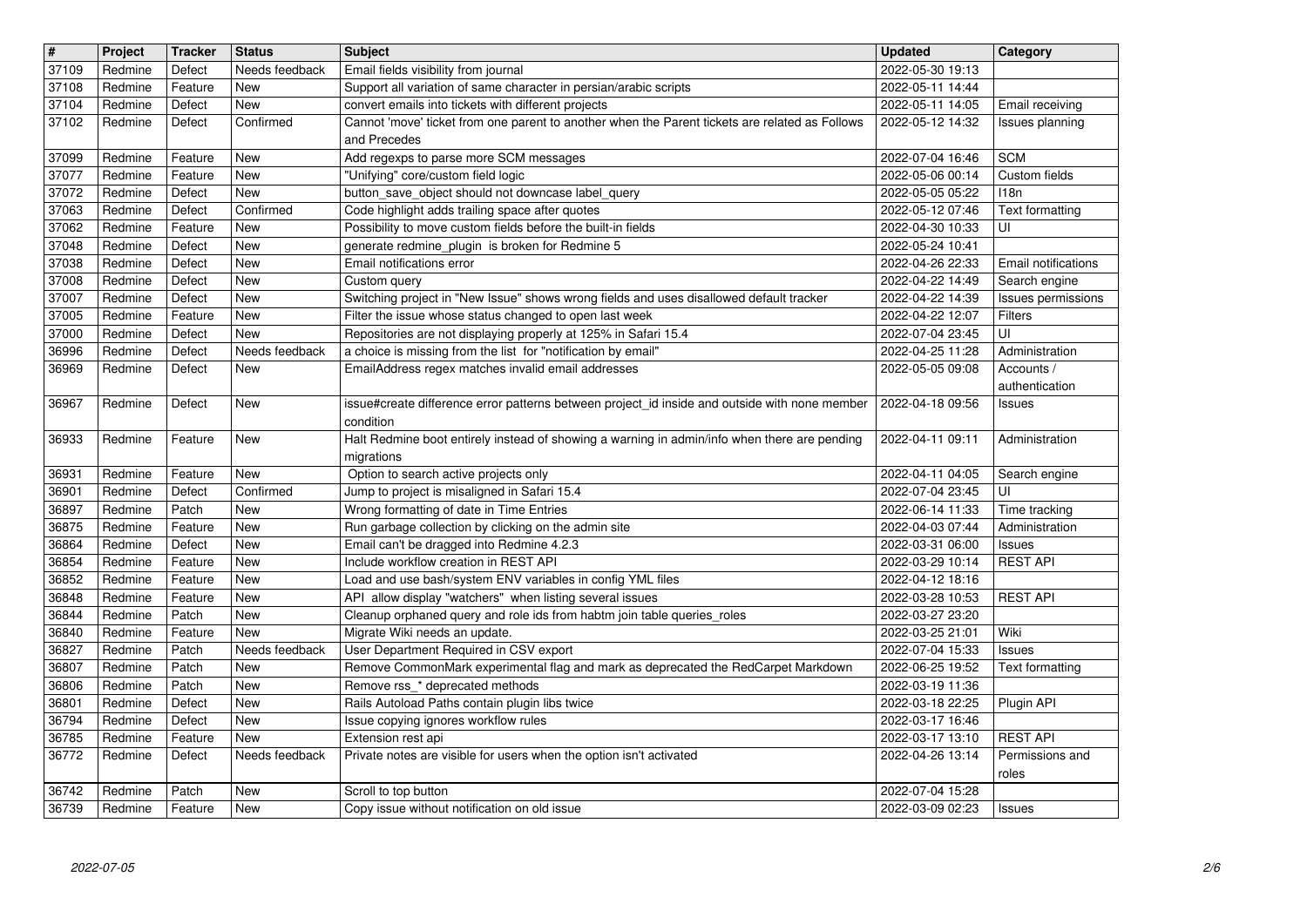| $\overline{\mathbf{H}}$ | Project            | <b>Tracker</b>     | <b>Status</b>     | <b>Subject</b>                                                                                                                                                            | <b>Updated</b>                       | Category                                      |
|-------------------------|--------------------|--------------------|-------------------|---------------------------------------------------------------------------------------------------------------------------------------------------------------------------|--------------------------------------|-----------------------------------------------|
| 36735<br>36719          | Redmine<br>Redmine | Defect<br>Defect   | <b>New</b><br>New | Realitons error<br>Projects page doesn't show project summary correctly if it contains a table                                                                            | 2022-03-07 12:00<br>2022-02-28 17:55 | <b>Issues</b><br>Projects                     |
| 36711                   | Redmine            | Feature            | New               | Various features for MailHandler                                                                                                                                          | 2022-02-26 23:12                     | Email receiving                               |
| 36702                   | Redmine            | Feature            | New               | Inline autocomplete for versions                                                                                                                                          | 2022-02-25 09:06                     |                                               |
| 36700<br>36695          | Redmine<br>Redmine | Defect<br>Feature  | New<br>New        | redmine:email:receive_imap truncate body email<br>Add check in Redmine information page if default queue adapter is used in production                                    | 2022-02-24 15:59<br>2022-03-29 07:03 | Email receiving<br>Administration             |
| 36679                   | Redmine            | Feature            | New               | Export a version as changelog text                                                                                                                                        | 2022-02-22 00:28                     | Roadmap                                       |
| 36659                   | Redmine            | Feature            | New               | Add "auth_source_id" to GET request for Endpoint /users.:format                                                                                                           | 2022-02-18 10:22                     | <b>REST API</b><br>UI                         |
| 36634<br>36594          | Redmine<br>Redmine | Defect<br>Feature  | New<br>New        | Usability: change "are you sure" texts.<br>Relax rouge version dependency in Gemfile                                                                                      | 2022-02-14 12:36<br>2022-02-09 19:31 | <b>Text formatting</b>                        |
| 36583                   | Redmine            | Defect             | New               | Navigate directly to My Page from SSO authentication avoiding redmine login                                                                                               | 2022-02-07 12:19                     | OpenID                                        |
| 36581<br>36574          | Redmine<br>Redmine | Defect<br>Defect   | New<br>New        | Clicking the "New repository" button causes a 404 error<br>context-menu on task                                                                                           | 2022-03-13 08:54<br>2022-02-24 13:53 | <b>SCM</b><br>UI                              |
| 36573                   | Redmine            | Feature            | New               | Extend config.ru to support sub-uri ootb and cleanup all wiki pages                                                                                                       | 2022-02-10 06:40                     | Administration                                |
| 36544                   | Redmine            | Feature            | New               | API json/xml responses based on Accept header                                                                                                                             | 2022-01-30 14:33                     | <b>REST API</b>                               |
| 36542<br>36537          | Redmine<br>Redmine | Defect<br>Feature  | New<br>New        | projects.xml API doens't include closed projects since redmine v4.1<br>Diferentiate between "comment" and "edit", Issues.                                                 | 2022-02-10 10:14<br>2022-01-27 14:00 | <b>REST API</b><br>Issues                     |
| 36521                   | Redmine            | Feature            | New               | Add language filter to redmine.org page                                                                                                                                   | 2022-01-25 21:30                     | Website                                       |
|                         |                    |                    |                   |                                                                                                                                                                           |                                      | (redmine.org)                                 |
| 36515<br>36452          | Redmine<br>Redmine | Defect<br>Defect   | New<br>Confirmed  | Images with absolute Path / URL not exported to PDF<br>Infinite loop on PDF export if image included with attributes                                                      | 2022-03-02 23:53<br>2022-01-20 01:26 | PDF export<br>PDF export                      |
| 36450                   | Redmine            | Feature            | <b>New</b>        | Show/hide private comments                                                                                                                                                | 2022-01-19 10:43                     | Issues                                        |
| 36448<br>36444          | Redmine<br>Redmine | Feature<br>Defect  | New<br>New        | Option to group subtasks within task in issue list                                                                                                                        | 2022-01-19 01:18<br>2022-01-18 08:11 | <b>Issues list</b>                            |
| 36438                   | Redmine            | Patch              | New               | Validation error message when no trackers are assigned to a project is confusing<br>Support nulls first/last option for sorting order of custom queries                   | 2022-01-17 13:41                     | Email receiving                               |
| 36413                   | Redmine            | Feature            | New               | How could I assign automatically project value to the linked demands?                                                                                                     | 2022-01-11 18:10                     | Project settings                              |
| 36412<br>36395          | Redmine<br>Redmine | Feature<br>Defect  | New<br>New        | Possibility to mark "Note" field as "Required" in "Workflow->Fields permissions" tab<br>Mailer.with_synched_deliveries is not thread-safe                                 | 2022-01-10 23:53<br>2022-01-06 17:12 | <b>Issues workflow</b><br>Email notifications |
| 36387                   | Redmine            | Patch              | Resolved          | Updating Hungarian translation                                                                                                                                            | 2022-01-19 13:19                     | Translations                                  |
| 36376                   | Redmine            | Feature            | New               | accidentally delete a member in the project member settings                                                                                                               | 2022-01-18 10:49                     |                                               |
| 36374<br>36370          | Redmine<br>Redmine | Feature<br>Feature | <b>New</b><br>New | Add sign in page caps lock indicator<br>Add Copy and Archive to the project context menu                                                                                  | 2021-12-31 06:53<br>2022-01-07 09:01 | Security<br>Projects                          |
| 36368                   | Redmine            | Defect             | New               | show in assignable user when he/she is not member of that project                                                                                                         | 2021-12-30 13:11                     | Issues                                        |
| 36365                   | Redmine            | Defect             | New               | centos8 00 redmine0000000000 webhook,000000000000000                                                                                                                      | 2021-12-29 10:00                     | Hook requests                                 |
| 36364<br>36349          | Redmine<br>Redmine | Feature<br>Defect  | New<br>New        | Add possibility to add custom field of type key/value list to timelog reports<br>Problem with adding peopel to existing tasks                                             | 2021-12-28 18:28<br>2022-01-25 11:52 | Time tracking<br>Issues permissions           |
| 36335                   | Redmine            | Defect             | New               | Error when editing workflow with large number of statuses                                                                                                                 | 2021-12-19 15:50                     | <b>Issues workflow</b>                        |
| 36328                   | Redmine            | Feature            | New               | Issue Tab - View Issue and all its descendants                                                                                                                            | 2021-12-20 18:55                     | Issues                                        |
| 36320<br>36295          | Redmine<br>Redmine | Feature<br>Feature | <b>New</b><br>New | Migrate to Rails 7<br>Tracker based field ordering.                                                                                                                       | 2022-05-04 10:26<br>2021-12-09 21:09 | Rails support<br>Custom fields                |
| 36291                   | Redmine            | Defect             | New               | Issue done ratio is not updated after closing duplicate issue                                                                                                             | 2021-12-22 13:35                     | Issues                                        |
| 36278<br>36273          | Redmine<br>Redmine | Defect<br>Defect   | New<br>New        | Required field does not marked as required when user has multiple roles with different rules<br>Modifying the source code of the plugin does not reload it in trunk 21295 | 2021-12-13 10:46<br>2021-12-02 15:21 | <b>Issues workflow</b>                        |
|                         |                    |                    |                   |                                                                                                                                                                           |                                      |                                               |
|                         |                    |                    |                   |                                                                                                                                                                           |                                      |                                               |
|                         |                    |                    |                   |                                                                                                                                                                           |                                      |                                               |
|                         |                    |                    |                   |                                                                                                                                                                           |                                      |                                               |
|                         |                    |                    |                   |                                                                                                                                                                           |                                      |                                               |
|                         |                    |                    |                   |                                                                                                                                                                           |                                      |                                               |
|                         |                    |                    |                   |                                                                                                                                                                           |                                      |                                               |
|                         |                    |                    |                   |                                                                                                                                                                           |                                      |                                               |
|                         |                    |                    |                   |                                                                                                                                                                           |                                      |                                               |
|                         |                    |                    |                   |                                                                                                                                                                           |                                      |                                               |
|                         |                    |                    |                   |                                                                                                                                                                           |                                      |                                               |
|                         |                    |                    |                   |                                                                                                                                                                           |                                      |                                               |
|                         |                    |                    |                   |                                                                                                                                                                           |                                      |                                               |
|                         |                    |                    |                   |                                                                                                                                                                           |                                      |                                               |
|                         |                    |                    |                   |                                                                                                                                                                           |                                      |                                               |
|                         |                    |                    |                   |                                                                                                                                                                           |                                      |                                               |
|                         |                    |                    |                   |                                                                                                                                                                           |                                      |                                               |
|                         |                    |                    |                   |                                                                                                                                                                           |                                      |                                               |
|                         |                    |                    |                   |                                                                                                                                                                           |                                      |                                               |
|                         |                    |                    |                   |                                                                                                                                                                           |                                      |                                               |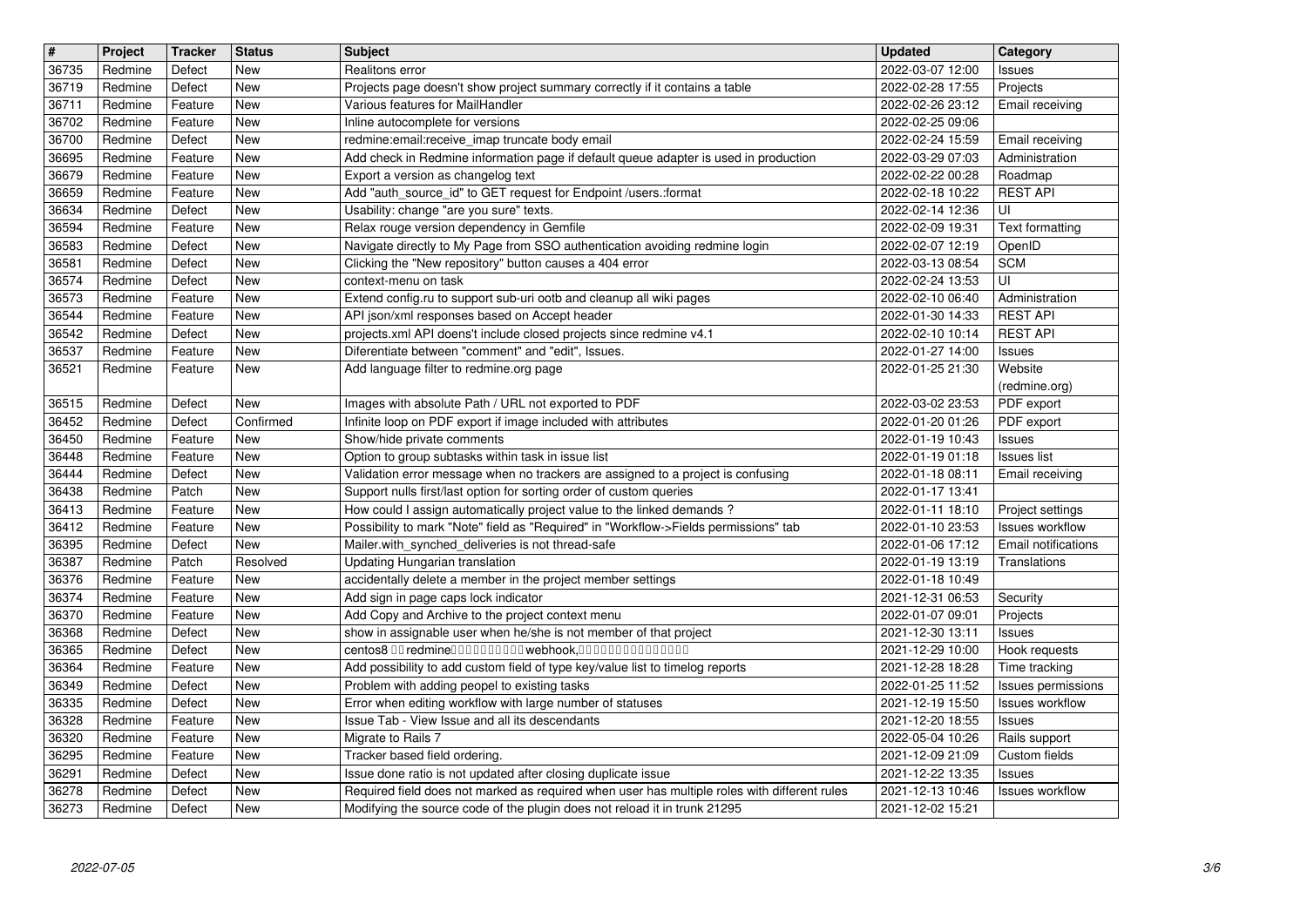| 36265<br>36260<br>36258 | Project            | <b>Tracker</b>     | <b>Status</b>         | <b>Subject</b>                                                                                                                                                    | <b>Updated</b>                       | Category                         |
|-------------------------|--------------------|--------------------|-----------------------|-------------------------------------------------------------------------------------------------------------------------------------------------------------------|--------------------------------------|----------------------------------|
|                         | Redmine<br>Redmine | Patch<br>Defect    | <b>New</b><br>New     | More flexible options for issue notifications<br>Gantt error                                                                                                      | 2021-12-01 10:27<br>2021-11-30 11:55 |                                  |
|                         | Redmine            | Patch              | <b>New</b>            | Support revision without any message                                                                                                                              | 2022-07-03 04:44                     | <b>SCM</b>                       |
| 36256                   | Redmine            | Feature            | New                   | Redmine Calendar is not listing issues                                                                                                                            | 2021-11-29 09:00                     | Calendar                         |
| 36252<br>36245          | Redmine<br>Redmine | Feature<br>Defect  | New<br>Resolved       | Make the wiki multi-lingual<br>ActiveSupport::Reloader.to_prepare not working in trunk 21287                                                                      | 2021-11-26 11:18<br>2022-01-06 16:54 | Plugin API                       |
| 36229                   | Redmine            | Defect             | New                   | API - Question/Problem                                                                                                                                            | 2021-11-23 23:44                     | Documentation                    |
| 36223<br>36204          | Redmine<br>Redmine | Defect<br>Feature  | New<br>New            | Import from csv problems<br>Add links from roadmap and a specific version to files associated with a version                                                      | 2021-11-22 16:55<br>2021-11-17 16:51 | Importers<br>Roadmap             |
| 36197                   | Redmine            | Feature            | <b>New</b>            | Make the default behavior of copying attachments configurable when copying an issue                                                                               | 2022-02-07 10:55                     | <b>Issues</b>                    |
| 36183                   | Redmine            | Feature            | <b>New</b>            | Dynamic decimal separator, according to country setting                                                                                                           | 2021-11-11 11:37                     |                                  |
| 36182<br>36181          | Redmine<br>Redmine | Patch<br>Defect    | New<br>New            | Show notifications for all Redmine users<br>Time tracking enumeration Activities are duplicated and counted separately in reports                                 | 2022-06-30 06:27<br>2021-11-10 22:24 | Administration<br>Time tracking  |
| $361\overline{77}$      | Redmine            | Defect             | New                   | Remove spaces at the end of custom-fields names                                                                                                                   | 2021-11-09 14:11                     | Custom fields                    |
| 36176<br>36162          | Redmine<br>Redmine | Feature<br>Feature | New<br>New            | Create automatic subtasks<br>Add notification reason to the email instead of the default static email footer                                                      | 2021-11-09 12:35<br>2022-04-26 15:20 | Email notifications              |
| 36150                   | Redmine            | Defect             | New                   | imap mail fetch validation failed: due date is blank                                                                                                              | 2021-11-06 19:36                     | Email receiving                  |
| 36138                   | Redmine            | Feature            | New                   | 000000000                                                                                                                                                         | 2021-11-17 07:28                     | Issues                           |
| 36136<br>36135          | Redmine<br>Redmine | Feature<br>Patch   | New<br>New            | redmine cost admin plugin<br>Setting partially independent start-date, end-date, priority and done ratio in parent tickets when                                   | 2021-11-24 00:37<br>2021-11-03 17:06 | Time tracking<br>Issues          |
|                         |                    |                    |                       | subtasking                                                                                                                                                        |                                      |                                  |
| 36126<br>36059          | Redmine<br>Redmine | Defect<br>Defect   | Needs feedback<br>New | Attachments REST API includes internal port<br>Fulltext search in timelog comments                                                                                | 2021-11-09 16:09<br>2022-03-13 06:44 | <b>REST API</b><br>Search engine |
| 36056                   | Redmine            | Feature            | New                   | Update password hash function                                                                                                                                     | 2021-10-27 11:09                     |                                  |
| 36042                   | Redmine            | Defect             | New                   | Filtering issues by multiple projects in REST API returns a 404                                                                                                   | 2021-10-25 22:48                     | <b>REST API</b>                  |
| 36032<br>36031          | Redmine<br>Redmine | Feature<br>Defect  | New<br>New            | Auto-complete in Project list form<br>REST API show wiki page in html format contains wrong links to another wiki project                                         | 2021-10-22 14:15<br>2021-10-22 11:08 | Filters<br><b>REST API</b>       |
| 36025                   | Redmine            | Feature            | <b>New</b>            | Drag and drop upload files to issue via issue list screen                                                                                                         | 2021-10-21 09:01                     | Files                            |
| 36023<br>36016          | Redmine<br>Redmine | Defect<br>Defect   | New<br>Needs feedback | Export project news to pdf (images in description are not showing in exported pdf file)<br>Internal error An error occurred on the page you were trying to access | 2021-10-21 07:49<br>2021-10-20 07:04 | News<br>Projects                 |
| 36004                   | Redmine            | Defect             | New                   | file sestem reposatory dont list the arabic files                                                                                                                 | 2021-10-20 12:46                     | <b>SCM</b>                       |
| 36002                   | Redmine            | Feature            | New                   | Add search capabilities in a list custom-field to improve the user expirience                                                                                     | 2021-10-18 10:29                     | UI                               |
| 35991<br>35990          | Redmine<br>Redmine | Feature<br>Feature | Reopened<br>New       | Parent ticket history plugin<br>Sitewide news plugin                                                                                                              | 2022-06-27 12:11<br>2021-10-15 03:37 | <b>Issues</b><br>News            |
| 35988                   | Redmine            | Feature            | New                   | Spread sheet import plugin                                                                                                                                        | 2021-11-10 06:54                     | Importers                        |
| 35965<br>35963          | Redmine<br>Redmine | Defect<br>Defect   | New<br>New            | REST group api does not work when user is already member of group<br>Redmine: Associated revisions not updating automatically                                     | 2021-10-08 11:33<br>2021-10-07 17:12 | <b>REST API</b><br><b>Issues</b> |
| 35946                   | Redmine            | Patch              | New                   | Mark project categories as "inactive"                                                                                                                             | 2021-10-01 11:29                     | Project settings                 |
| 35938                   | Redmine            | Feature            | New                   | custom relationship and tracker filter                                                                                                                            | 2021-09-30 14:30                     | <b>Tissues</b>                   |
| 35927<br>35920          | Redmine<br>Redmine | Defect<br>Feature  | Confirmed<br>New      | Slow loading of /time_entries/new<br>Display caption of "Group by column" on the grouped issues list                                                              | 2021-10-03 07:41<br>2022-04-12 08:03 | Time tracking                    |
| 35919<br>35917          | Redmine<br>Redmine | Patch<br>Defect    | New<br>New            | Illumination of overdue closed issues<br>Bringing redmine projects back from a restored hard drive                                                                | 2021-09-24 21:26<br>2021-09-24 14:31 | Issues planning<br>Files         |
|                         |                    |                    |                       |                                                                                                                                                                   |                                      |                                  |
|                         |                    |                    |                       |                                                                                                                                                                   |                                      |                                  |
|                         |                    |                    |                       |                                                                                                                                                                   |                                      |                                  |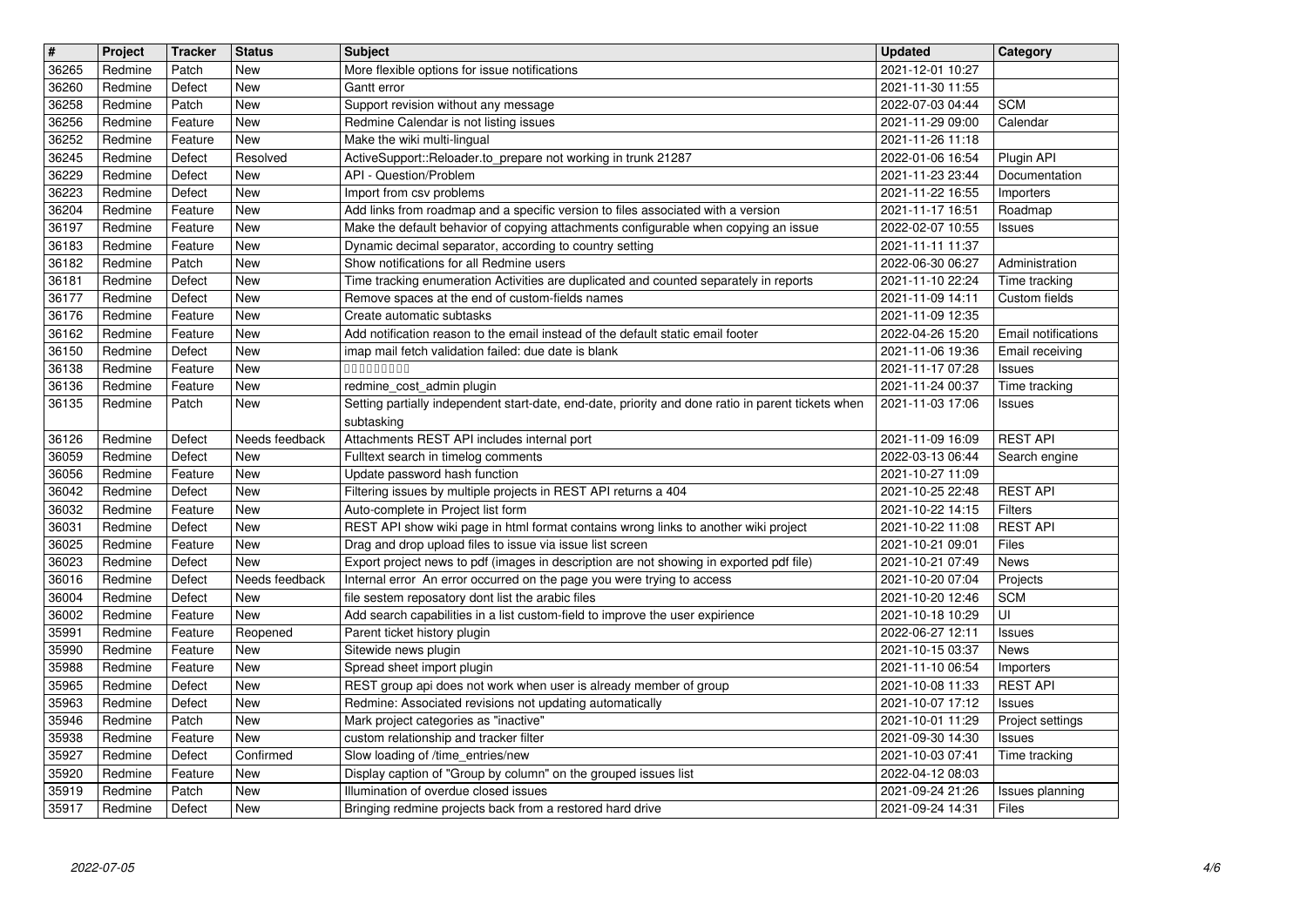| #              | Project            | <b>Tracker</b>     | <b>Status</b>                | <b>Subject</b>                                                                                                                                                                 | <b>Updated</b>                       | Category                            |
|----------------|--------------------|--------------------|------------------------------|--------------------------------------------------------------------------------------------------------------------------------------------------------------------------------|--------------------------------------|-------------------------------------|
| 35916<br>35906 | Redmine<br>Redmine | Defect<br>Feature  | <b>New</b><br>New            | Time-Entries CSV export is broken<br>Project Activity Log                                                                                                                      | 2021-10-18 09:40<br>2021-09-22 19:04 | Time tracking<br>Projects           |
| 35890          | Redmine            | Feature            | New                          | Equalize content order for diff views                                                                                                                                          | 2021-09-18 13:54                     | UI                                  |
| 35889          | Redmine            | Feature            | New                          | Textile and Markdown attachment rendering should support third-party formatters                                                                                                | 2021-09-22 01:27                     | Attachments                         |
| 35885<br>35880 | Redmine<br>Redmine | Defect<br>Feature  | <b>New</b><br>Needs feedback | the change of routing raw files from repositories not included in the upgrade proces/manual<br><b>ADFS Integrations</b>                                                        | 2021-09-24 17:32<br>2021-09-21 14:46 | Accounts /                          |
|                |                    |                    |                              |                                                                                                                                                                                |                                      | authentication                      |
| 35872          | Redmine            | Defect             | New                          | Attendee listbox ordering problem solution                                                                                                                                     | 2021-09-14 22:29                     | <b>Issues</b>                       |
| 35861<br>35860 | Redmine<br>Redmine | Feature<br>Defect  | New<br><b>New</b>            | Add hook to import issue fields mapping view<br>Unable to see Custom Fields after migration                                                                                    | 2021-09-09 11:46<br>2021-09-15 15:51 | Hook requests<br>Custom fields      |
| 35859          | Redmine            | Feature            | New                          | Azure AD Login                                                                                                                                                                 | 2021-09-08 16:44                     | Accounts /                          |
| 35843          | Redmine            | Feature            | Needs feedback               | Rest Api: filter by issue category                                                                                                                                             | 2021-09-07 18:40                     | authentication<br><b>REST API</b>   |
| 35839          | Redmine            | Feature            | New                          | API: Unable to distinguish between user and group, for the assigned_to field                                                                                                   | 2021-09-06 19:16                     | <b>REST API</b>                     |
| 35826          | Redmine            | Defect             | New                          | a long time subversion diff blocked all other requests                                                                                                                         | 2021-08-30 09:11                     | <b>SCM</b>                          |
| 35816<br>35802 | Redmine<br>Redmine | Patch<br>Defect    | New<br>Needs feedback        | Patch to add Postgis adapter support<br>Redmine profile language form lists non-localized languages as English                                                                 | 2021-09-01 22:41<br>2021-08-24 23:17 | Database                            |
| 35799          | Redmine            | Feature            | New                          | Add a link to (with count of) targeted but not-estimated issues to versions show view                                                                                          | 2021-08-22 13:42                     | Issues planning                     |
| 35798          | Redmine            | Feature            | New                          | Add Total estimated/spent time issue query filters                                                                                                                             | 2021-08-22 09:11                     | Issues filter                       |
| 35797<br>35796 | Redmine<br>Redmine | Feature<br>Feature | New<br>New                   | Don't show issues without spent time on the issues list with 0.00/0:00 spent time values<br>Allow subject and priority issue attributes (i.e. tracker fields) to be disablable | 2021-09-05 22:53<br>2021-08-22 07:22 | <b>Issues list</b><br><b>Issues</b> |
| 35794          | Redmine            | Defect             | <b>New</b>                   | ProjectQuery doesn't obey multiple sort orders                                                                                                                                 | 2021-08-22 04:06                     | Projects                            |
| 35774          | Redmine            | Feature            | New                          | Deprecate and Remove Version#effective_date compatibility layer in favor of Version#due_date                                                                                   | 2021-08-17 12:17                     | Code                                |
| 35772          | Redmine            | Patch              | <b>New</b>                   | Change the background color of tables written in Wiki notation                                                                                                                 | 2021-08-18 07:32                     | cleanup/refactoring<br>UI           |
| 35771          | Redmine            | Feature            | New                          | Document 'Repositories Management API' and 'Revisions Add/Delete Related Issues API'                                                                                           | 2021-08-17 05:17                     | Documentation                       |
| 35769<br>35762 | Redmine<br>Redmine | Patch<br>Feature   | New<br>New                   | Add a Revision (Changeset) API end-point with support for inclusion of associated issues<br>Add an optional, explicit Project#start_date and Project#due_date to projects      | 2021-08-17 12:20<br>2021-08-14 12:01 | <b>REST API</b><br>Projects         |
| 35761          | Redmine            | Feature            | New                          | Display Project#start_date and Project#due_date on project show view                                                                                                           | 2021-08-14 12:01                     | Projects                            |
| 35760          | Redmine            | Feature            | New                          | Add a fallback-mechanism to Version#due_date similar to Version#start_date                                                                                                     | 2021-08-14 11:52                     | Roadmap                             |
| 35750<br>35749 | Redmine<br>Redmine | Feature<br>Feature | <b>New</b><br>New            | Export "version" information with custom fields<br>Call                                                                                                                        | 2021-08-12 18:10<br>2021-08-12 09:42 | Custom fields                       |
|                |                    |                    |                              | Redmine::Hook.call_hook(:model_changeset_scan_commit_for_issue_ids_pre_issue_update)                                                                                           |                                      |                                     |
|                |                    |                    |                              | not only in case of a fixed issue with 'fixes' keyword                                                                                                                         |                                      |                                     |
| 35747<br>35734 | Redmine<br>Redmine | Feature<br>Defect  | New<br>New                   | Allow style attribute for HTML elements in CommonMark formatter<br>Comments are not shown correctly in Outlookmails when using nummeration where                               | 2021-08-12 09:13<br>2021-08-11 13:25 | Text formatting<br>Issues           |
|                |                    |                    |                              | PRE-Blocks are included                                                                                                                                                        |                                      |                                     |
| 35732          | Redmine            | Defect             | New                          | Clean up and reorder Redmine Wiki                                                                                                                                              | 2021-12-16 09:47                     |                                     |
| 35726<br>35685 | Redmine<br>Redmine | Defect<br>Feature  | Confirmed<br>New             | Time Formatting does not apply to CSV exports<br>Support for MySQL > 5.7 or MariaDB                                                                                            | 2022-01-19 22:45<br>2022-06-10 12:46 | Time tracking<br>Database           |
| 35680          | Redmine            | Defect             | New                          | Error while using local hashes gitlab-repository                                                                                                                               | 2021-08-04 09:40                     | <b>SCM</b>                          |
| 35679<br>35676 | Redmine<br>Redmine | Feature<br>Feature | New<br>New                   | Ignore text email parts only stating that the email should be viewed as HTML<br>Optimize performance of syntax highlighting implementation                                     | 2021-08-03 22:14<br>2021-08-03 12:11 | Email receiving<br>Performance      |
|                |                    |                    |                              |                                                                                                                                                                                |                                      |                                     |
|                |                    |                    |                              |                                                                                                                                                                                |                                      |                                     |
|                |                    |                    |                              |                                                                                                                                                                                |                                      |                                     |
|                |                    |                    |                              |                                                                                                                                                                                |                                      |                                     |
|                |                    |                    |                              |                                                                                                                                                                                |                                      |                                     |
|                |                    |                    |                              |                                                                                                                                                                                |                                      |                                     |
|                |                    |                    |                              |                                                                                                                                                                                |                                      |                                     |
|                |                    |                    |                              |                                                                                                                                                                                |                                      |                                     |
|                |                    |                    |                              |                                                                                                                                                                                |                                      |                                     |
|                |                    |                    |                              |                                                                                                                                                                                |                                      |                                     |
|                |                    |                    |                              |                                                                                                                                                                                |                                      |                                     |
|                |                    |                    |                              |                                                                                                                                                                                |                                      |                                     |
|                |                    |                    |                              |                                                                                                                                                                                |                                      |                                     |
|                |                    |                    |                              |                                                                                                                                                                                |                                      |                                     |
|                |                    |                    |                              |                                                                                                                                                                                |                                      |                                     |
|                |                    |                    |                              |                                                                                                                                                                                |                                      |                                     |
|                |                    |                    |                              |                                                                                                                                                                                |                                      |                                     |
|                |                    |                    |                              |                                                                                                                                                                                |                                      |                                     |